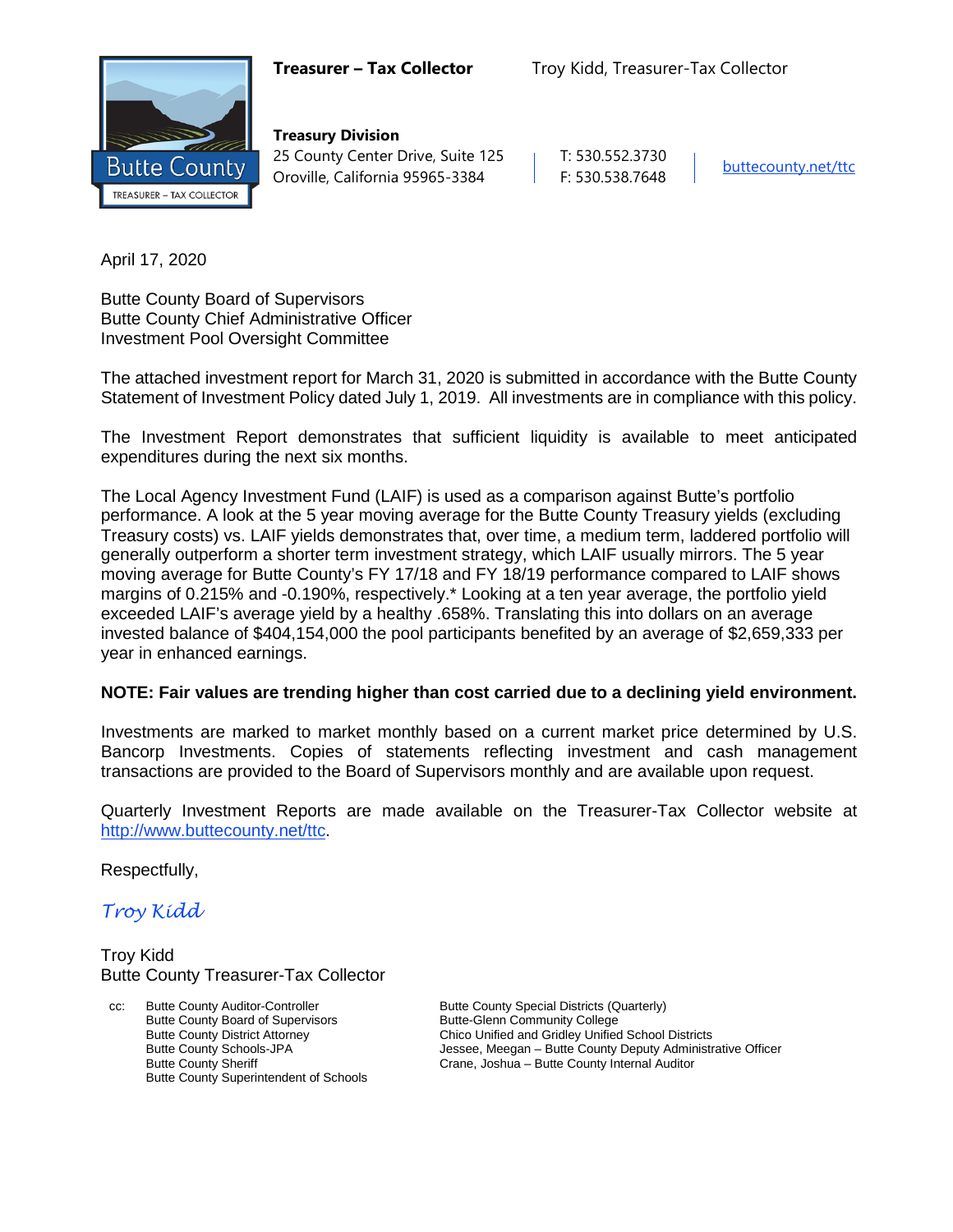

#### **BUTTE COUNTY Treasurer's Investment Report** March 31, 2020

### **Investment Policy Compliance**

The attached investment report is submitted in accordance with the Butte County Statement of Investment Policy dated July 1, 2019. All investments are in compliance with this policy.

Investments are marked to market monthly based on a current market price determined by U.S. Bancorp Investments. Sufficient liquidity is available to meet anticipated expenditures during the next six months.

| <b>Fund Name</b>             | <b>Face Amount/Shares</b> | <b>Market Value</b> | <b>Book Value</b> | % of Portfolio | YTM @ Cost | Days To Maturity |
|------------------------------|---------------------------|---------------------|-------------------|----------------|------------|------------------|
| <b>CAMP Short Term</b>       | 10,361,662.73             | 10,361,662.73       | 10,361,662.73     | 1.44           | 1.50       |                  |
| CD Negotiable                | 10,747,000.00             | 10,762,361.62       | 10,745,329.71     | 1.50           | 2.22       | 745              |
| Corporate - Supranationals   | 60,150,000.00             | 61,908,844.00       | 60,134,910.21     | 8.37           | 2.05       | 878              |
| <b>Corporate Notes</b>       | 51,347,000.00             | 53,113,948.97       | 51,857,982.06     | 7.22           | 2.29       | 1,174            |
| <b>Fiscal Agent Deposits</b> | 2,974,984.61              | 2,974,984.61        | 2,974,984.61      | 0.41           | 1.22       |                  |
| LAIF                         | 173,338,308.07            | 173,338,308.07      | 173,338,308.07    | 24.12          | 1.79       |                  |
| LAIF / School Bonds          | 95,568,572.90             | 95,568,572.90       | 95,568,572.90     | 13.30          | 1.79       |                  |
| <b>Municipal Bonds</b>       | 92,060,000.00             | 93,370,126.20       | 92,720,319.77     | 12.90          | 1.88       | 939              |
| <b>Operating Accounts</b>    | 11,861,841.55             | 11,861,841.55       | 11,861,841.55     | 1.65           | 0.00       | 1 I              |
| US Agency                    | 155,200,000.00            | 158,811,610.40      | 155,404,431.82    | 21.62          | 2.01       | 1,069            |
| <b>US Treasury</b>           | 54,000,000.00             | 55,804,355.00       | 53,753,020.27     | 7.48           | 1.98       | 750              |
| Total / Average              | 717,609,369.86            | 727,876,616.05      | 718,721,363.70    | 100.00         | 1.89       | 578              |

### *Troy Kidd*

Troy Kidd, Treasurer - Tax Collector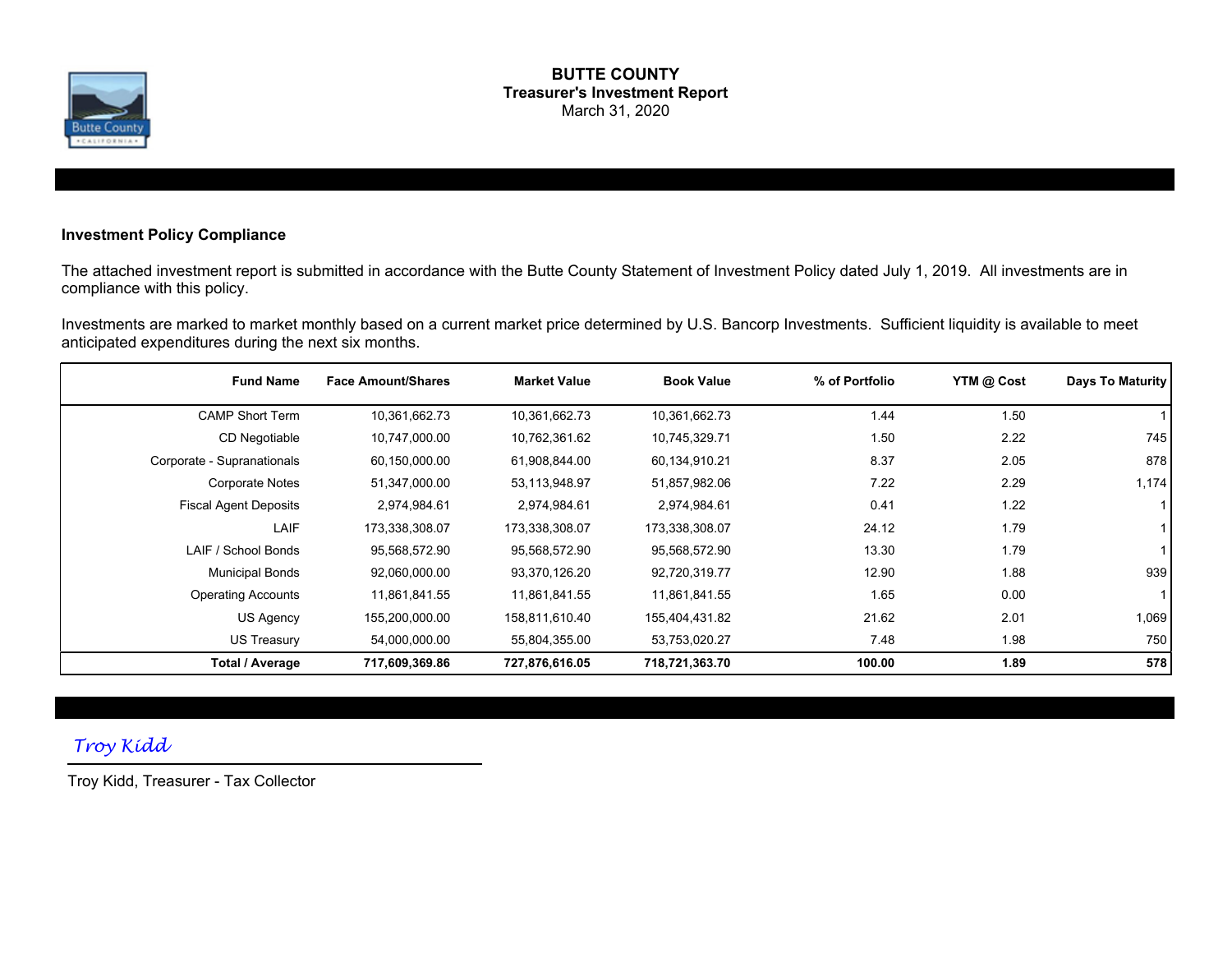

## **School Bond Proceeds School Bond Proceeds Portfolio Holdings by Portfolio Name Butte County**

| Description                                         | Face Amount /   | <b>Settlement Date</b> | <b>Cost Value</b> | <b>Market Price</b> | <b>Market Value</b>     | % Portfolio     | <b>Credit Rating</b> | <b>Days To Call/Maturity</b> |
|-----------------------------------------------------|-----------------|------------------------|-------------------|---------------------|-------------------------|-----------------|----------------------|------------------------------|
| <b>CUSIP</b>                                        | <b>Shares</b>   | YTM @ Cost             | <b>Book Value</b> | YTM @ Market        | <b>Accrued Interest</b> | Unre. Gain/Loss | <b>Credit Rating</b> | <b>Duration To Maturity</b>  |
| USD Biggs 2019 Bond                                 |                 |                        |                   |                     |                         |                 |                      |                              |
| LAIF 4007 Butte Office of Education LGIP            |                 | 3/29/2019              | 7,115.54          | 100.00              | 7,115.54                | 0.01%           | <b>NR</b>            | $\mathbf{1}$                 |
| <b>LAIF4007</b>                                     | 7,115.54        | 1.79                   | 7,115.54          | 1.79                |                         | 0.00            | <b>NR</b>            | $\pmb{0}$                    |
|                                                     |                 |                        | 7,115.54          |                     | 7,115.54                | 0.01%           |                      | 1                            |
| Sub Total USD Biggs 2019 Bond                       | 7,115.54        | 1.79                   | 7,115.54          | 1.79                |                         | 0.00            |                      | 0                            |
| USD Butte - Glenn 2016A GO Bond                     |                 |                        |                   |                     |                         |                 |                      |                              |
| LAIF 4001 Butte CC LGIP                             |                 | 4/6/2017               | 5,088,094.13      | 100.00              | 5,088,094.13            | 5.32%           | <b>NR</b>            | $\mathbf{1}$                 |
| <b>LAIF4001</b>                                     | 5,088,094.13    | 1.79                   | 5,088,094.13      | 1.79                |                         | 0.00            | <b>NR</b>            | 0                            |
|                                                     |                 |                        | 5,088,094.13      |                     | 5,088,094.13            | 5.32%           |                      | 1                            |
| Sub Total USD Butte - Glenn 2016A GO<br><b>Bond</b> | 5,088,094.13    | 1.79                   | 5,088,094.13      | 1.79                |                         | 0.00            |                      | 0                            |
| USD Butte-Glenn 2016B Go Bond                       |                 |                        |                   |                     |                         |                 |                      |                              |
| LAIF 4001 Butte CC LGIP                             |                 | 8/12/2019              | 47, 187, 234.82   | 100.00              | 47, 187, 234.82         | 49.38%          | <b>NR</b>            | $\mathbf{1}$                 |
| <b>LAIF4001</b>                                     | 47, 187, 234.82 | 1.79                   | 47, 187, 234. 82  | 1.79                |                         | 0.00            | <b>NR</b>            | 0                            |
|                                                     |                 |                        | 47, 187, 234.82   |                     | 47, 187, 234.82         | 49.38%          |                      | 1                            |
| Sub Total USD Butte-Glenn 2016B Go<br><b>Bond</b>   | 47,187,234.82   | 1.79                   | 47,187,234.82     | 1.79                |                         | 0.00            |                      | 0                            |
| USD Chico 2012A GO Bond                             |                 |                        |                   |                     |                         |                 |                      |                              |
| LAIF 4006 Chico USD LGIP                            |                 | 5/30/2013              | 840,957.89        | 100.00              | 840,957.89              | 0.88%           | <b>NR</b>            | $\mathbf{1}$                 |
| <b>LAIF4006</b>                                     | 840,957.89      | 1.79                   | 840,957.89        | 1.79                |                         | 0.00            | <b>NR</b>            | $\pmb{0}$                    |
|                                                     |                 |                        | 840,957.89        |                     | 840,957.89              | 0.88%           |                      | 1                            |
| Sub Total USD Chico 2012A GO Bond                   | 840,957.89      | 1.79                   | 840,957.89        | 1.79                |                         | 0.00            |                      | 0                            |
| USD Chico 2012B GO Bond                             |                 |                        |                   |                     |                         |                 |                      |                              |
| LAIF 4006 Chico USD LGIP                            |                 | 8/28/2018              | 101,537.60        | 100.00              | 101,537.60              | 0.11%           | <b>NR</b>            | $\mathbf{1}$                 |
| <b>LAIF4006</b>                                     | 101,537.60      | 1.79                   | 101,537.60        | 1.79                |                         | 0.00            | <b>NR</b>            | 0                            |
|                                                     |                 |                        | 101,537.60        |                     | 101,537.60              | 0.11%           |                      | 1                            |
| Sub Total USD Chico 2012B GO Bond                   | 101,537.60      | 1.79                   | 101,537.60        | 1.79                |                         | 0.00            |                      | 0                            |
| USD Chico 2016A GO Bond                             |                 |                        |                   |                     |                         |                 |                      |                              |
| LAIF 4006 Chico USD LGIP                            |                 | 4/25/2017              | 1,333,828.05      | 100.00              | 1,333,828.05            | 1.4%            | <b>NR</b>            | $\mathbf{1}$                 |
| <b>LAIF4006</b>                                     | 1,333,828.05    | 1.79                   | 1,333,828.05      | 1.79                |                         | 0.00            | <b>NR</b>            | $\pmb{0}$                    |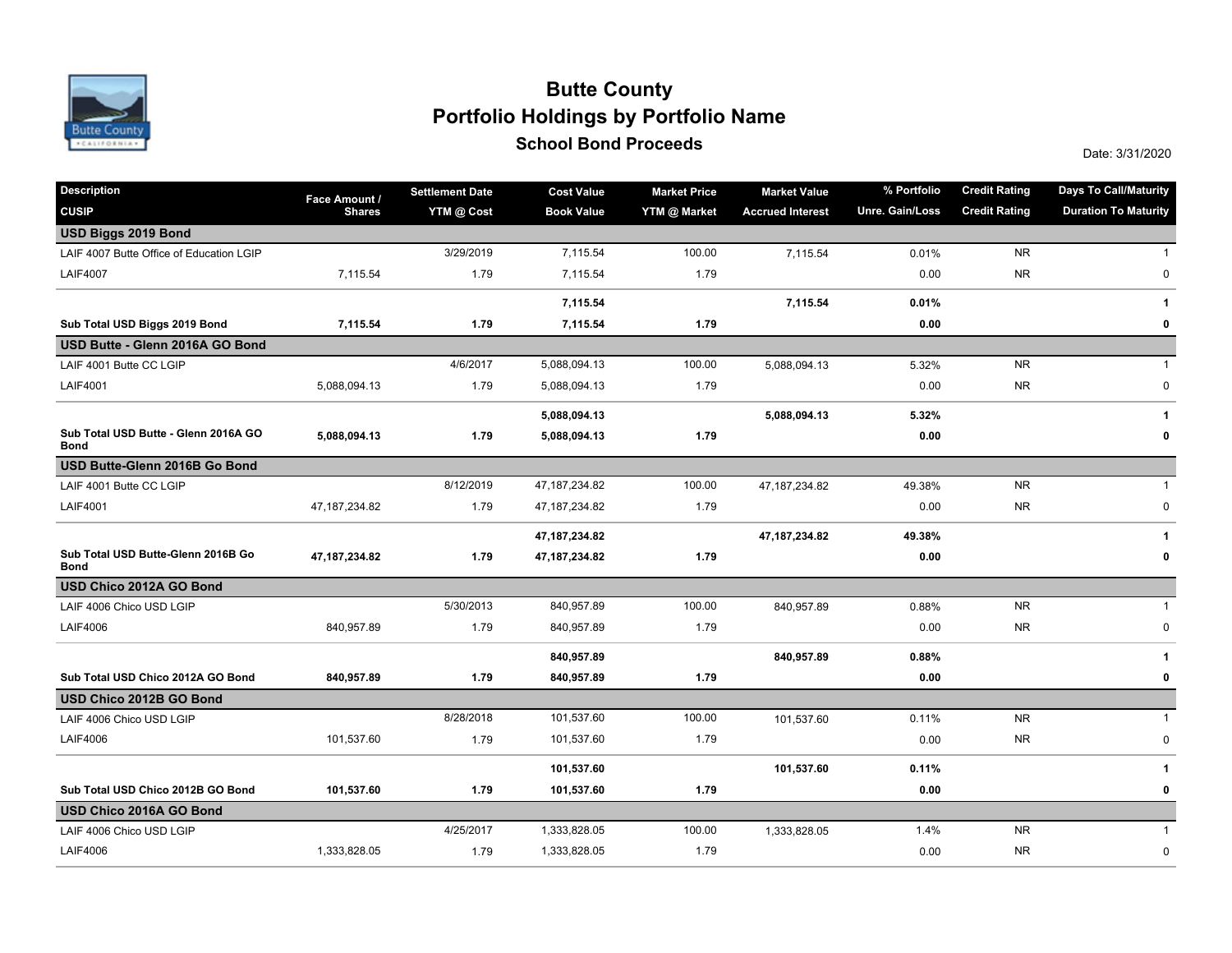

## **School Bond Proceeds School Bond Proceeds School Bond Proceeds SCHOOL BOND 2020 Date: 3/31/2020 Portfolio Holdings by Portfolio Name Butte County**

| <b>Description</b>                       | Face Amount /    | <b>Settlement Date</b> | <b>Cost Value</b> | <b>Market Price</b> | <b>Market Value</b>     | % Portfolio     | <b>Credit Rating</b> | <b>Days To Call/Maturity</b> |
|------------------------------------------|------------------|------------------------|-------------------|---------------------|-------------------------|-----------------|----------------------|------------------------------|
| <b>CUSIP</b>                             | <b>Shares</b>    | YTM @ Cost             | <b>Book Value</b> | YTM @ Market        | <b>Accrued Interest</b> | Unre. Gain/Loss | <b>Credit Rating</b> | <b>Duration To Maturity</b>  |
|                                          |                  |                        | 1,333,828.05      |                     | 1,333,828.05            | 1.4%            |                      |                              |
| Sub Total USD Chico 2016A GO Bond        | 1,333,828.05     | 1.79                   | 1,333,828.05      | 1.79                |                         | 0.00            |                      | 0                            |
| USD Chico 2016B Go Bond                  |                  |                        |                   |                     |                         |                 |                      |                              |
| LAIF 4006 Chico USD LGIP                 |                  | 7/25/2019              | 32,168,193.77     | 100.00              | 32,168,193.77           | 33.66%          | <b>NR</b>            |                              |
| <b>LAIF4006</b>                          | 32, 168, 193. 77 | 1.79                   | 32,168,193.77     | 1.79                |                         | 0.00            | <b>NR</b>            | 0                            |
|                                          |                  |                        | 32, 168, 193. 77  |                     | 32, 168, 193. 77        | 33.66%          |                      |                              |
| Sub Total USD Chico 2016B Go Bond        | 32,168,193.77    | 1.79                   | 32, 168, 193. 77  | 1.79                |                         | 0.00            |                      | 0                            |
| USD Durham 2019 A Bond                   |                  |                        |                   |                     |                         |                 |                      |                              |
| LAIF 4007 Butte Office of Education LGIP |                  | 6/13/2019              | 6,477,897.56      | 100.00              | 6,477,897.56            | 6.78%           | <b>NR</b>            | $\mathbf{1}$                 |
| <b>LAIF4007</b>                          | 6,477,897.56     | 1.79                   | 6,477,897.56      | 1.79                |                         | 0.00            | <b>NR</b>            | $\mathbf 0$                  |
|                                          |                  |                        | 6,477,897.56      |                     | 6,477,897.56            | 6.78%           |                      | -1                           |
| Sub Total USD Durham 2019 A Bond         | 6,477,897.56     | 1.79                   | 6,477,897.56      | 1.79                |                         | 0.00            |                      | 0                            |
| <b>USD Thermalito 2018A Bond</b>         |                  |                        |                   |                     |                         |                 |                      |                              |
| LAIF 4007 Butte Office of Education LGIP |                  | 2/26/2019              | 2,363,713.54      | 100.00              | 2,363,713.54            | 2.47%           | <b>NR</b>            |                              |
| <b>LAIF4007</b>                          | 2,363,713.54     | 1.79                   | 2,363,713.54      | 1.79                |                         | 0.00            | <b>NR</b>            | $\mathbf 0$                  |
|                                          |                  |                        | 2,363,713.54      |                     | 2,363,713.54            | 2.47%           |                      | 1                            |
| Sub Total USD Thermalito 2018A Bond      | 2,363,713.54     | 1.79                   | 2,363,713.54      | 1.79                |                         | 0.00            |                      | 0                            |
|                                          |                  |                        | 95,568,572.90     |                     | 95,568,572.90           | 100.00%         |                      |                              |
| <b>TOTAL PORTFOLIO</b>                   | 95,568,572.90    | 1.79                   | 95,568,572.90     | 1.79                |                         | 0.00            |                      | 0                            |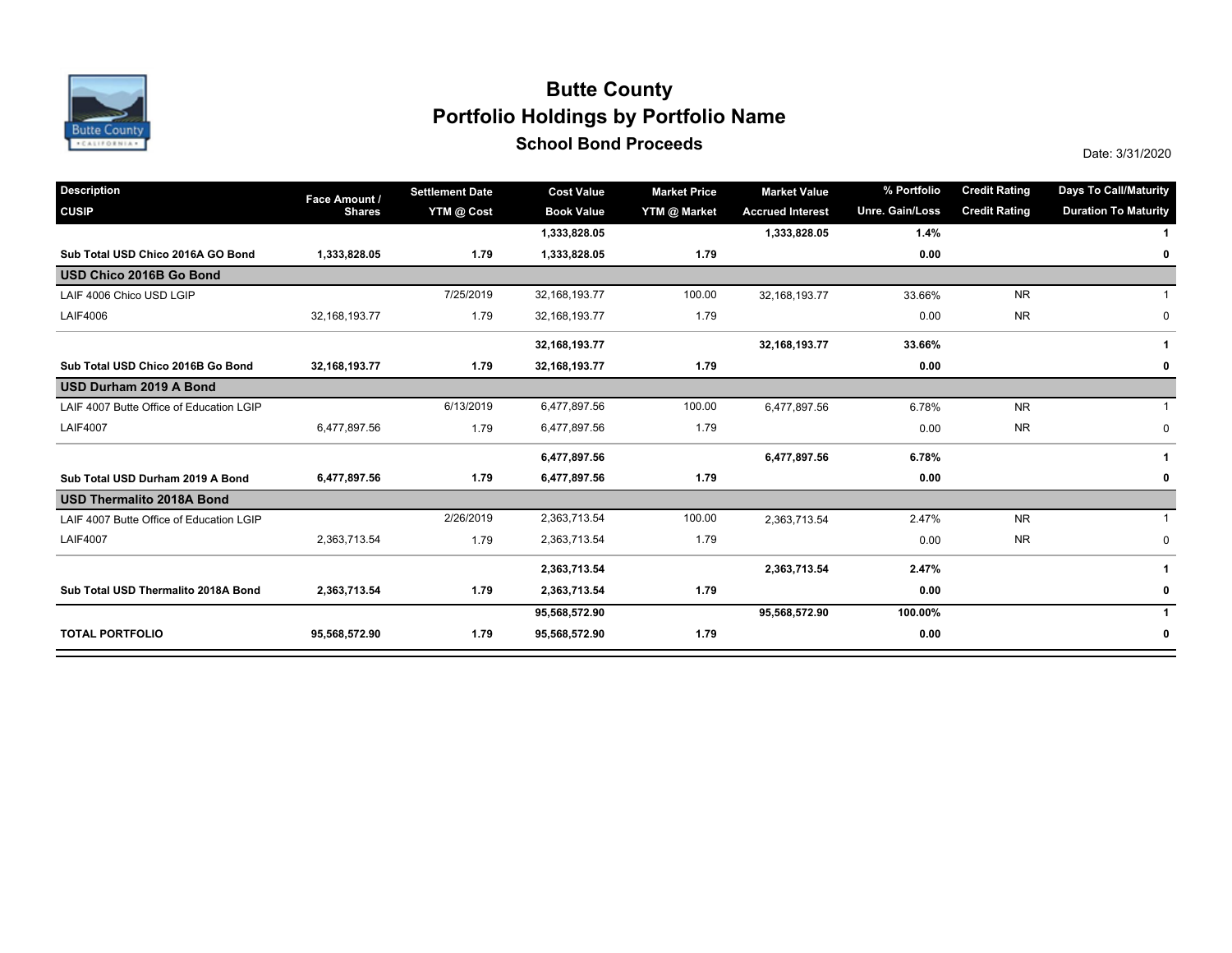

## **Investments Under Management of Fiscal Agent Portfolio Holdings by Portfolio Name Butte County**

Date: 3/31/2020

| <b>Description</b>                             | Face Amount / | <b>Settlement Date</b> | <b>Cost Value</b> | <b>Market Price</b> | <b>Market Value</b>     | % Portfolio     | <b>Credit Rating</b> | <b>Days To Call/Maturity</b> |
|------------------------------------------------|---------------|------------------------|-------------------|---------------------|-------------------------|-----------------|----------------------|------------------------------|
| <b>CUSIP</b>                                   | <b>Shares</b> | YTM @ Cost             | <b>Book Value</b> | YTM @ Market        | <b>Accrued Interest</b> | Unre. Gain/Loss | <b>Credit Rating</b> | <b>Duration To Maturity</b>  |
| <b>Fiscal Agent Deposits</b>                   |               |                        |                   |                     |                         |                 |                      |                              |
| Discovery Benefits Cash                        |               | 6/30/2018              | 43,539.70         | 100.00              | 43,539.70               | 1.46%           | <b>NR</b>            | $\mathbf{1}$                 |
| <b>DISCOVERY</b>                               | 43,539.70     | 0.00                   | 43,539.70         | 0.00                |                         | 0.00            | <b>FDIC Insured</b>  | $\mathbf 0$                  |
| Umpqua - York Risk Services Group Cash         |               | 6/29/2007              | 222,102.28        | 100.00              | 222,102.28              | 7.47%           | <b>NR</b>            | $\mathbf{1}$                 |
| UMPQUA2601                                     | 222,102.28    | 0.00                   | 222,102.28        | 0.00                |                         | 0.00            | <b>FDIC Insured</b>  | 0                            |
|                                                |               |                        | 265,641.98        |                     | 265,641.98              | 8.93%           |                      | 1                            |
| <b>Sub Total Fiscal Agent Deposits</b>         | 265,641.98    | 0.00                   | 265,641.98        | 0.00                |                         | 0.00            |                      | 0                            |
| Pension - 2004 Obligation Bonds                |               |                        |                   |                     |                         |                 |                      |                              |
| Wells Fargo - Interest Account MM              |               | 8/3/2004               | 199.45            | 100.00              | 199.45                  | 0.01%           | Moodys-Aaa           | $\mathbf{1}$                 |
| MM1141                                         | 199.45        | 0.00                   | 199.45            | 0.00                |                         | 0.00            | S&P-AAA              | 0                            |
| Wells Fargo - Interest Rate Stabilization LGIP |               | 6/30/2018              | 1,736.80          | 100.00              | 1,736.80                | 0.06%           | <b>NR</b>            | $\mathbf{1}$                 |
| CASH1109                                       | 1,736.80      | 1.79                   | 1,736.80          | 1.79                |                         | 0.00            | <b>NR</b>            | $\pmb{0}$                    |
| Wells Fargo - Interest Rate Stabilization MM   |               | 8/3/2004               | 1,057.21          | 100.00              | 1,057.21                | 0.04%           | Moodys-Aaa           | $\mathbf{1}$                 |
| MM1109                                         | 1,057.21      | 1.36                   | 1,057.21          | 1.36                |                         | 0.00            | S&P-AAA              | 0                            |
| Wells Fargo - Principal Account MM             |               | 8/3/2004               | 12.08             | 100.00              | 12.08                   | 0%              | Moodys-Aaa           | $\mathbf{1}$                 |
| MM1140                                         | 12.08         | 0.00                   | 12.08             | 0.00                |                         | 0.00            | S&P-AAA              | $\mathbf 0$                  |
| Wells Fargo - Series A Bond Fund MM            |               | 7/1/2018               | 1,395,892.60      | 100.00              | 1,395,892.60            | 46.92%          | Moodys-Aaa           | $\mathbf{1}$                 |
| MM1106                                         | 1,395,892.60  | 1.36                   | 1,395,892.60      | 1.36                |                         | 0.00            | S&P-AAA              | 0                            |
| Wells Fargo - Series B Bond Fund MM            |               | 8/3/2004               | 1,232,452.46      | 100.00              | 1,232,452.46            | 41.43%          | Moodys-Aaa           | $\mathbf 1$                  |
| MM1305                                         | 1,232,452.46  | 1.36                   | 1,232,452.46      | 1.36                |                         | 0.00            | S&P-AAA              | $\pmb{0}$                    |
| Wells Fargo - Series B Interest Fund MM        |               | 8/3/2004               | 214.37            | 100.00              | 214.37                  | 0.01%           | Moodys-Aaa           | $\mathbf{1}$                 |
| MM1307                                         | 214.37        | 1.36                   | 214.37            | 1.36                |                         | 0.00            | S&P-AAA              | 0                            |
| Wells Fargo - Series B Interest Fund MM        |               | 8/3/2004               | 30,254.84         | 100.00              | 30,254.84               | 1.02%           | Moodys-Aaa           | $\mathbf{1}$                 |
| MM1301                                         | 30,254.84     | 1.36                   | 30,254.84         | 1.36                |                         | 0.00            | S&P-AAA              | 0                            |
| Wells Fargo - Surplus Account MM               |               | 8/3/2004               | 47,522.82         | 100.00              | 47,522.82               | 1.6%            | Moodys-Aaa           | $\mathbf{1}$                 |
| MM1142                                         | 47,522.82     | 0.00                   | 47,522.82         | 0.00                |                         | 0.00            | S&P-AAA              | 0                            |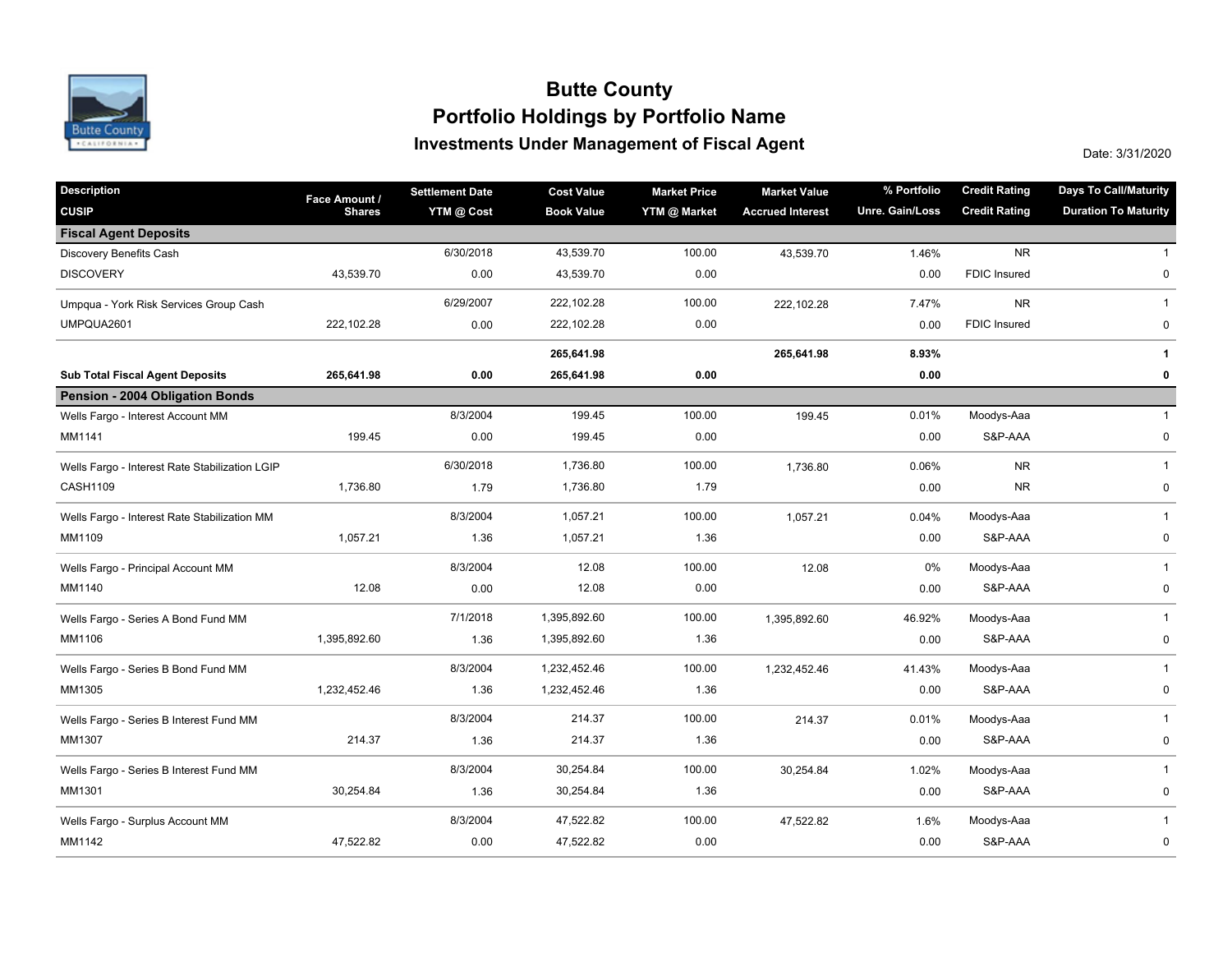

## **Investments Under Management of Fiscal Agent Portfolio Holdings by Portfolio Name Butte County**

Date: 3/31/2020

| <b>Description</b>                           | Face Amount / | <b>Settlement Date</b> | <b>Cost Value</b> | <b>Market Price</b> | <b>Market Value</b>     | % Portfolio            | <b>Credit Rating</b> | <b>Days To Call/Maturity</b> |
|----------------------------------------------|---------------|------------------------|-------------------|---------------------|-------------------------|------------------------|----------------------|------------------------------|
| <b>CUSIP</b>                                 | <b>Shares</b> | YTM @ Cost             | <b>Book Value</b> | YTM @ Market        | <b>Accrued Interest</b> | <b>Unre. Gain/Loss</b> | <b>Credit Rating</b> | <b>Duration To Maturity</b>  |
|                                              |               |                        | 2,709,342.63      |                     | 2,709,342.63            | 91.09%                 |                      |                              |
| Sub Total Pension - 2004 Obligation<br>Bonds | 2,709,342.63  | 1.34                   | 2.709.342.63      | 1.34                |                         | 0.00                   |                      |                              |
|                                              |               |                        | 2,974,984.61      |                     | 2,974,984.61            | 100.00%                |                      |                              |
| <b>TOTAL PORTFOLIO</b>                       | 2.974.984.61  | 1.22                   | 2.974.984.61      | 1.22                |                         | 0.00                   |                      |                              |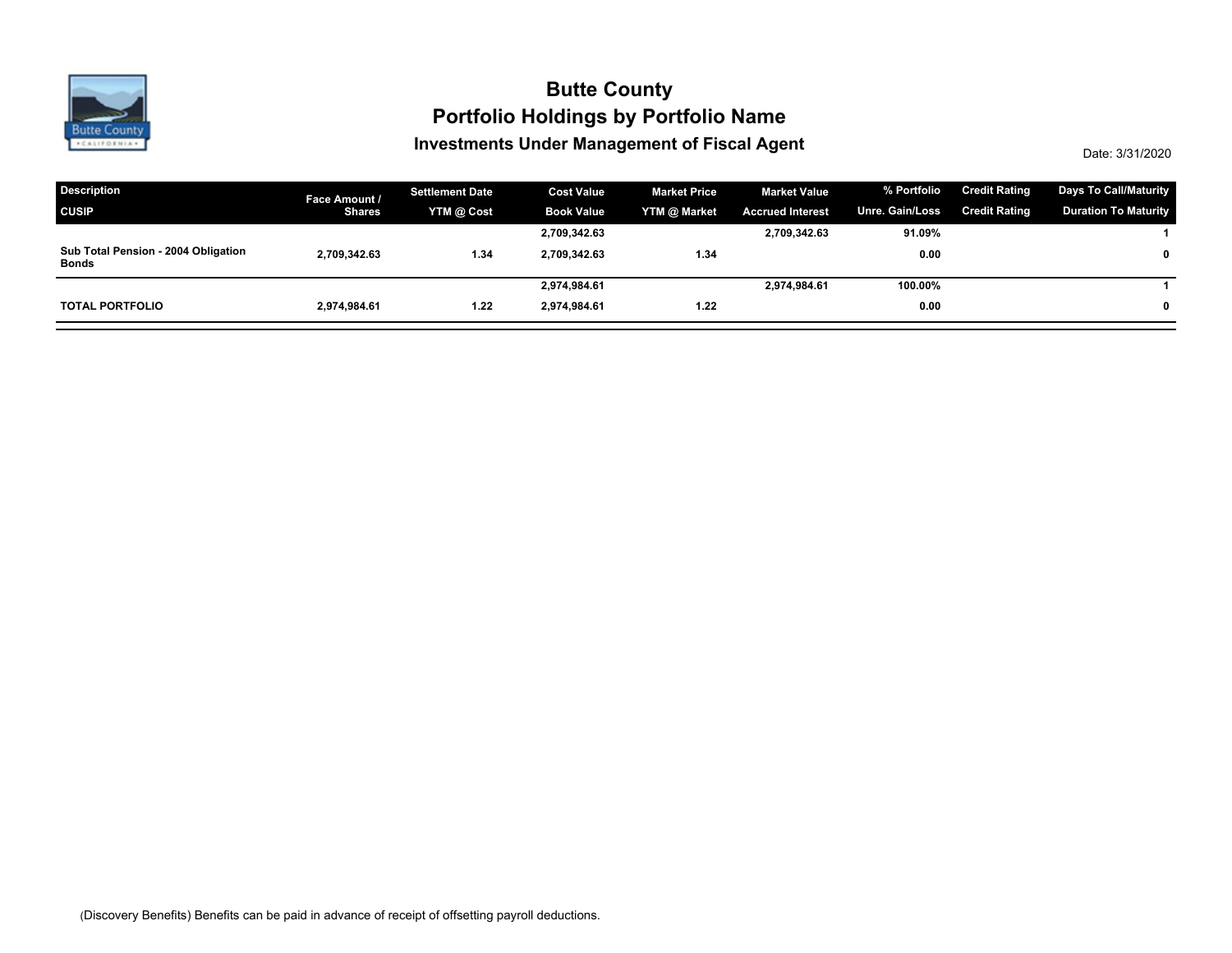

# Actively Managed Portfolio **Actively Managed Portfolio Actively Managed Portfolio Distribution by Main Fund - Market Value Butte County**

| <b>Main Fund Allocation</b> |                                                                                                                                                                                                                          |                             |                                    |                                                                                                                                                                                                        |  |  |  |  |  |  |
|-----------------------------|--------------------------------------------------------------------------------------------------------------------------------------------------------------------------------------------------------------------------|-----------------------------|------------------------------------|--------------------------------------------------------------------------------------------------------------------------------------------------------------------------------------------------------|--|--|--|--|--|--|
| <b>Main Fund</b>            | <b>Market Value</b><br>3/31/2019                                                                                                                                                                                         | % of Portfolio<br>3/31/2019 | <b>Market Value</b><br>3/31/2020   | % of Portfolio<br>3/31/2020                                                                                                                                                                            |  |  |  |  |  |  |
| CalTRUST Short Term         | 4,744.67                                                                                                                                                                                                                 | 0.00                        | 0.00                               | 0.00                                                                                                                                                                                                   |  |  |  |  |  |  |
| <b>CAMP Short Term</b>      | 55,640,527.92                                                                                                                                                                                                            | 11.61                       | 10,361,662.73                      | 1.68                                                                                                                                                                                                   |  |  |  |  |  |  |
| CD Negotiable               | 10,498,316.96                                                                                                                                                                                                            | 2.19                        | 10,762,361.62                      | 1.74                                                                                                                                                                                                   |  |  |  |  |  |  |
| Corporate - Supranationals  | 72,585,119.75                                                                                                                                                                                                            | 15.15                       | 61,908,844.00                      | 10.03                                                                                                                                                                                                  |  |  |  |  |  |  |
| <b>Corporate Notes</b>      | 33,472,892.33                                                                                                                                                                                                            | 6.98                        | 53,113,948.97                      | 8.60                                                                                                                                                                                                   |  |  |  |  |  |  |
| LAIF                        | 92,945,933.48                                                                                                                                                                                                            | 19.40                       | 173,338,308.07                     | 28.07                                                                                                                                                                                                  |  |  |  |  |  |  |
| <b>Municipal Bonds</b>      | 43,586,023.10                                                                                                                                                                                                            | 9.10                        | 93,370,126.20                      | 15.12                                                                                                                                                                                                  |  |  |  |  |  |  |
| US Agency                   | 117,269,674.00                                                                                                                                                                                                           | 24.47                       | 158,811,610.40                     | 25.72                                                                                                                                                                                                  |  |  |  |  |  |  |
| <b>US Treasury</b>          | 53,211,166.00                                                                                                                                                                                                            | 11.10                       | 55,804,355.00                      | 9.04                                                                                                                                                                                                   |  |  |  |  |  |  |
| <b>Total / Average</b>      | 479,214,398.21                                                                                                                                                                                                           | 100.00                      | 617,471,216.99                     | 100.00                                                                                                                                                                                                 |  |  |  |  |  |  |
|                             | Portfolio Holdings as of 3/31/2019                                                                                                                                                                                       |                             | Portfolio Holdings as of 3/31/2020 |                                                                                                                                                                                                        |  |  |  |  |  |  |
|                             | 0 0%-CalTRUST Short Te<br>$\bullet$ 11.61%-CAMP Short Te<br>$\bullet$ 2.19%-CD Negotiable<br>15.15%-Corporate - S<br>6.98%-Corporate Note<br>19.4%-LAIF<br>9.1%-Municipal Bonds<br>24.47%-US Agency<br>11.1%-US Treasury |                             |                                    | 0 0%-CalTRUST Short Te<br>1.68%-CAMP ShortTer<br>1.74%-CD Negotiable<br>10.03%-Corporate - S<br>8.6% - Corporate Notes<br>28.07%-LAIF<br>15.12%-Municipal Bon<br>25.72%-US Agency<br>9.04%-US Treasury |  |  |  |  |  |  |

Market Value Source: US Bank Safekeeping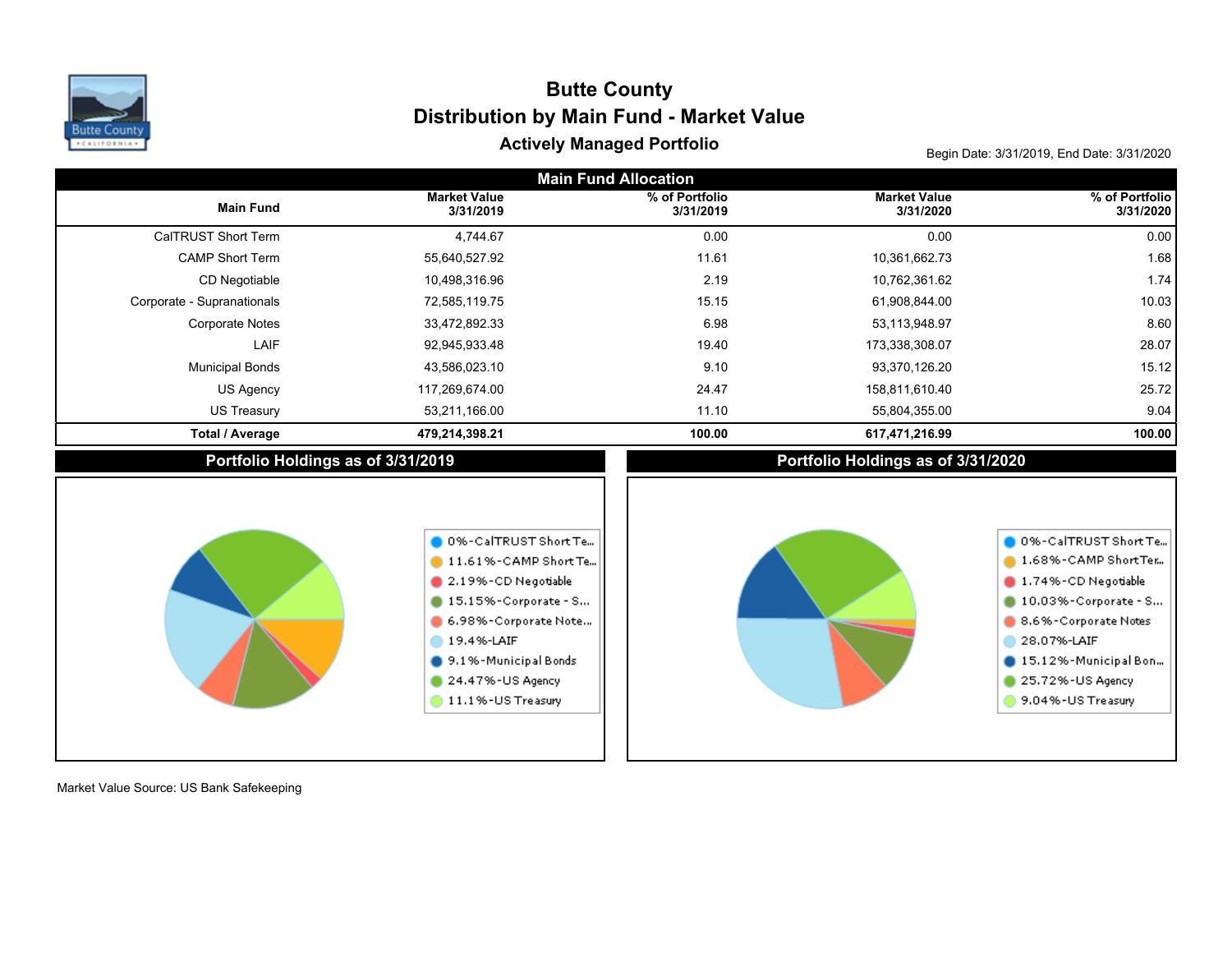

# Actively Managed Portfolio **Actively Managed Portfolio Actively Managed Portfolio Distribution by Maturity Range - Market Value Butte County**

| <b>Maturity Range Allocation</b> |                                    |                                                                                                                                                                                               |                                    |                                                                                                                                                                                    |  |  |  |  |  |  |
|----------------------------------|------------------------------------|-----------------------------------------------------------------------------------------------------------------------------------------------------------------------------------------------|------------------------------------|------------------------------------------------------------------------------------------------------------------------------------------------------------------------------------|--|--|--|--|--|--|
| <b>Maturity Range</b>            | <b>Market Value</b><br>3/31/2019   | % of Portfolio<br>3/31/2019                                                                                                                                                                   | <b>Market Value</b><br>3/31/2020   | % of Portfolio<br>3/31/2020                                                                                                                                                        |  |  |  |  |  |  |
| 0-1 Month                        | 148,591,206.07                     | 31.01                                                                                                                                                                                         | 191,949,970.80                     | 31.09                                                                                                                                                                              |  |  |  |  |  |  |
| 1-3 Months                       | 15,487,175.00                      | 3.23                                                                                                                                                                                          | 19,496,716.30                      | 3.16                                                                                                                                                                               |  |  |  |  |  |  |
| 3-6 Months                       | 19,945,555.00                      | 4.16                                                                                                                                                                                          | 14,259,089.88                      | 2.31                                                                                                                                                                               |  |  |  |  |  |  |
| 6-9 Months                       | 19,060,979.33                      | 3.98                                                                                                                                                                                          | 15,587,111.14                      | 2.52                                                                                                                                                                               |  |  |  |  |  |  |
| 9-12 Months                      | 16,231,491.16                      | 3.39                                                                                                                                                                                          | 15,621,775.20                      | 2.53                                                                                                                                                                               |  |  |  |  |  |  |
| 1-2 Years                        | 64,076,873.00                      | 13.37                                                                                                                                                                                         | 73,993,878.05                      | 11.98                                                                                                                                                                              |  |  |  |  |  |  |
| 2-3 Years                        | 92,730,715.65                      | 19.35                                                                                                                                                                                         | 69,937,680.00                      | 11.33                                                                                                                                                                              |  |  |  |  |  |  |
| 3-4 Years                        | 51,482,073.00                      | 10.74                                                                                                                                                                                         | 110,957,335.52                     | 17.97                                                                                                                                                                              |  |  |  |  |  |  |
| 4-5 Years                        | 51,608,330.00                      | 10.77                                                                                                                                                                                         | 105,667,660.10                     | 17.11                                                                                                                                                                              |  |  |  |  |  |  |
| <b>Total / Average</b>           | 479,214,398.21                     | 100.00                                                                                                                                                                                        | 617,471,216.99                     | 100.00                                                                                                                                                                             |  |  |  |  |  |  |
|                                  | Portfolio Holdings as of 3/31/2019 |                                                                                                                                                                                               | Portfolio Holdings as of 3/31/2020 |                                                                                                                                                                                    |  |  |  |  |  |  |
|                                  |                                    | $\bullet$ 31.01%-0-1 M<br>$\bullet$ 3.23%-1-3 M<br>$-4.16\% - 3 - 6$ M<br>3.98%-6-9 M<br>$\bullet$ 3.39%-9-12 M<br>13.37%-1-2 Y<br>$\bullet$ 19.35%-2-3 Y<br>$10.74% - 3 - 4V$<br>10.77%-4-5Y |                                    | $\bigcirc$ 31.09%-0-1 M<br>$3.16\% - 1 - 3$ M<br>$2.31\% - 3 - 6M$<br>$2.52% - 6 - 9M$<br>2.53%-9-12M<br>11.98%-1-2 Y<br>$011.33\% - 2 - 3V$<br>17.97%-3-4 Y<br>$17.11\% - 4 - 5V$ |  |  |  |  |  |  |

Market Value Source: US Bank Safekeeping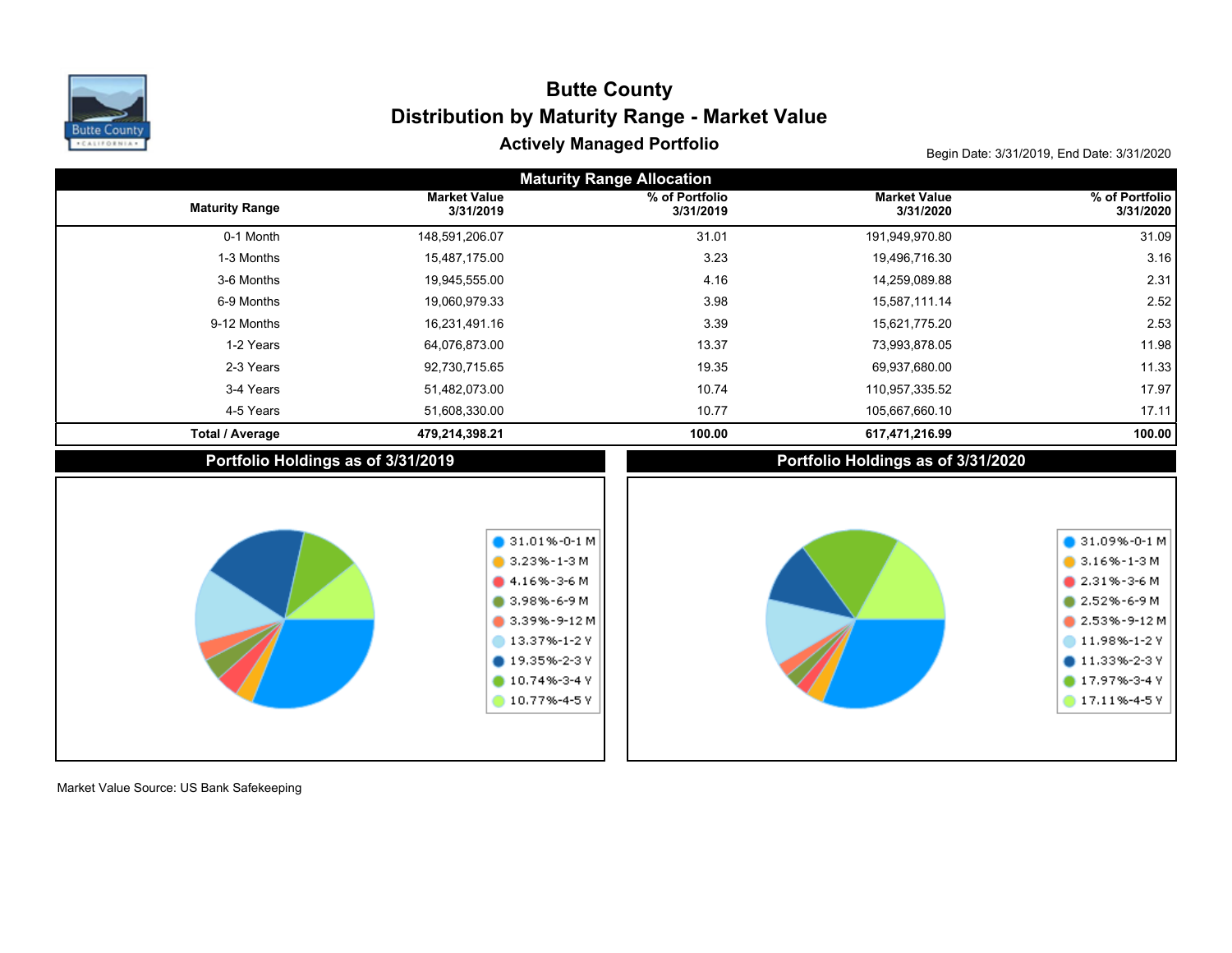

### **BUTTE COUNTY**

#### **Treasurer's Investment Report Fixed Portfolio Holdings Detail March 31, 2020**

| <b>CUSIP/Ticker</b><br><b>CD Negotiable</b> | <b>Description</b>                         |            |                     | Credit Rating 1 Credit Rating 2 Settlement Date |            |       | Maturity Date YTM @ Cost Face Amount/Shares | <b>Market Value</b> | <b>Book Value</b> |
|---------------------------------------------|--------------------------------------------|------------|---------------------|-------------------------------------------------|------------|-------|---------------------------------------------|---------------------|-------------------|
| 71270QMS2                                   | Peoples Bank CT 1.8 4/15/2020              | NR.        | FDIC Insured        | 04/15/2015                                      | 04/15/2020 | 1.800 | 250,000.00                                  | 250,000.00          | 250,000.00        |
| 140420RX0                                   | Capital One Bank VA 1.9 6/20/2020          | NR.        | <b>FDIC Insured</b> | 06/10/2015                                      | 06/20/2020 | 1.996 | 250,000.00                                  | 250,575.90          | 249,868.67        |
| 05580ACW2                                   | BMW Bank of North America 2.2 9/18/2020    | NR         | <b>FDIC Insured</b> | 09/18/2015                                      | 09/18/2020 | 2.200 | 250,000.00                                  | 251,727.02          | 250,000.00        |
| 20033AMR4                                   | Comenity Capital Bank UT 2.25 9/21/2020    | <b>NR</b>  | <b>FDIC</b> Insured | 09/21/2015                                      | 09/21/2020 | 2.250 | 250,000.00                                  | 251,819.71          | 250,000.00        |
| 49306SYW0                                   | Key National Bank OH 1.85 9/25/2020        | <b>NR</b>  | <b>FDIC Insured</b> | 09/27/2017                                      | 09/25/2020 | 1.850 | 250,000.00                                  | 251,372.65          | 250,000.00        |
| 254672VT2                                   | Discover Bank DE 2.2 10/21/2020            | NR         | <b>FDIC Insured</b> | 10/21/2015                                      | 10/21/2020 | 2.200 | 250,000.00                                  | 252,059.41          | 250,000.00        |
| 14042RBL4                                   | Capital One VA 2.25 10/28/2020             | <b>NR</b>  | <b>FDIC</b> Insured | 11/13/2015                                      | 10/28/2020 | 2.277 | 250,000.00                                  | 252,201.73          | 249,936.84        |
| 29266NX93                                   | Enerbank USA UT 1.85 1/28/2021             | <b>NR</b>  | FDIC Insured        | 01/28/2016                                      | 01/28/2021 | 1.903 | 250,000.00                                  | 252,270.15          | 249,874.79        |
| 89677DET9                                   | Tristate Capital Bank PA 2.35 2/1/2021     | NR         | <b>FDIC Insured</b> | 01/31/2018                                      | 02/01/2021 | 2.350 | 250,000.00                                  | 253,335.05          | 250,000.00        |
| 02007GCP6                                   | Ally Bank UT 2.85 5/10/2021                | NR         | FDIC Insured        | 05/10/2018                                      | 05/10/2021 | 2.850 | 250,000.00                                  | 250,000.00          | 250,000.00        |
| 128829AC2                                   | Caldwell Bank & Trust LA 1.4 5/13/2021     | <b>NR</b>  | <b>FDIC Insured</b> | 05/13/2016                                      | 05/13/2021 | 1.400 | 250,000.00                                  | 250,000.00          | 250,000.00        |
| 27113PBE0                                   | East Boston Savings Bank MA 1.5 5/23/2021  | <b>NR</b>  | FDIC Insured        | 06/23/2016                                      | 05/23/2021 | 1.500 | 250,000.00                                  | 250,000.00          | 250,000.00        |
| 58403B4S2                                   | Medallion Bank UT 1.4 7/25/2021            | NR.        | <b>FDIC</b> Insured | 07/28/2016                                      | 07/25/2021 | 1.400 | 250,000.00                                  | 250,000.00          | 250,000.00        |
| 88413QBN7                                   | Third Federal Savings OH 2 7/28/2021       | NR.        | <b>FDIC Insured</b> | 07/28/2017                                      | 07/28/2021 | 2.000 | 250,000.00                                  | 250,000.00          | 250,000.00        |
| 95960NJN8                                   | Western State Bank ND 1.4 7/29/2021        | <b>NR</b>  | <b>FDIC Insured</b> | 07/29/2016                                      | 07/29/2021 | 1.400 | 250,000.00                                  | 250,000.00          | 250,000.00        |
| 74267GVM6                                   | Private Bank & Trust IL 1.5 8/30/2021      | <b>NR</b>  | <b>FDIC</b> Insured | 08/30/2016                                      | 08/30/2021 | 1.500 | 250,000.00                                  | 250,000.00          | 250,000.00        |
| 08173QBR6                                   | Beneficial Mutual Savings PA 1.5 9/13/2021 | NR         | <b>FDIC Insured</b> | 09/16/2016                                      | 09/13/2021 | 1.500 | 250,000.00                                  | 250,000.00          | 250,000.00        |
| 87165FNC4                                   | Synchrony Bank UT 1.7 10/21/2021           | <b>NR</b>  | <b>FDIC Insured</b> | 10/21/2016                                      | 10/21/2021 | 1.700 | 250,000.00                                  | 250,000.00          | 250,000.00        |
| 084601GS6                                   | Berkshire Bank MA 2.2 12/30/2021           | NR         | <b>FDIC Insured</b> | 12/30/2016                                      | 12/30/2021 | 2.200 | 250,000.00                                  | 250,000.00          | 250,000.00        |
| 940727AH3                                   | Washington First Bank MD 2.05 2/23/2022    | NR         | <b>FDIC Insured</b> | 02/23/2017                                      | 02/23/2022 | 2.050 | 250,000.00                                  | 250,000.00          | 250,000.00        |
| 25665QAV7                                   | Dollar Bank PA 2.05 3/8/2022               | NR         | <b>FDIC Insured</b> | 03/08/2017                                      | 03/08/2022 | 2.050 | 250,000.00                                  | 250,000.00          | 250,000.00        |
| 98878BQS0                                   | ZBNA UT 2 4/1/2022                         | <b>NR</b>  | <b>FDIC</b> Insured | 04/03/2017                                      | 04/01/2022 | 2.102 | 250,000.00                                  | 250,000.00          | 249,399.34        |
| 58740XZB9                                   | Mercantile Bank MI 2.1 5/10/2022           | <b>NR</b>  | <b>FDIC Insured</b> | 05/10/2017                                      | 05/10/2022 | 2.100 | 250,000.00                                  | 250,000.00          | 250,000.00        |
| 92834CCD2                                   | Visionbank IA 2.15 5/31/2022               | NR         | <b>FDIC Insured</b> | 11/28/2017                                      | 05/31/2022 | 2.150 | 250,000.00                                  | 250,000.00          | 250,000.00        |
| 33847E2K2                                   | Flagstar Bank FSB 2.45 6/13/2022           | <b>NR</b>  | <b>FDIC Insured</b> | 06/12/2019                                      | 06/13/2022 | 2.450 | 250,000.00                                  | 250,000.00          | 250,000.00        |
| 06740KKD8                                   | Barclays Bank DE 2.2 7/12/2022             | <b>NR</b>  | <b>FDIC</b> Insured | 07/12/2017                                      | 07/12/2022 | 2.200 | 250,000.00                                  | 250,000.00          | 250,000.00        |
| 87270LAJ2                                   | TIAA First Savings Bank FL 2.2 8/16/2022   | NR.        | <b>FDIC Insured</b> | 08/16/2017                                      | 08/16/2022 | 2.200 | 250,000.00                                  | 250,000.00          | 250,000.00        |
| 319141HG5                                   | First Bank IL 2.2 8/16/2022                | NR.        | <b>FDIC</b> Insured | 08/16/2017                                      | 08/16/2022 | 2.200 | 250,000.00                                  | 250,000.00          | 250,000.00        |
| 33610RRF2                                   | First Premier Bank SD 2 9/15/2022          | <b>NR</b>  | <b>FDIC</b> Insured | 09/15/2017                                      | 09/15/2022 | 2.000 | 250,000.00                                  | 250,000.00          | 250.000.00        |
| 66612ABX5                                   | Northfield Bank NY 2.15 10/25/2022         | <b>NR</b>  | FDIC Insured        | 10/25/2017                                      | 10/25/2022 | 2.203 | 250,000.00                                  | 250,000.00          | 249,624.86        |
| 33708UCK3                                   | First State Bank MO 2.15 10/27/2022-19     | <b>NR</b>  | <b>FDIC Insured</b> | 10/27/2017                                      | 10/27/2022 | 2.150 | 250,000.00                                  | 250,000.00          | 250,000.00        |
| 58733AET2                                   | Mercantil Commerce Bank 2.65 12/29/2022    | NR         | <b>FDIC Insured</b> | 12/29/2017                                      | 12/29/2022 | 2.650 | 250,000.00                                  | 250,000.00          | 250,000.00        |
| 61747MF63                                   | Morgan Stanley Bank UT 2.65 1/11/2023      | <b>NR</b>  | <b>FDIC Insured</b> | 01/11/2018                                      | 01/11/2023 | 2.650 | 250,000.00                                  | 250,000.00          | 250,000.00        |
| 080515CM9                                   | Belmont Springs MA 2.8 3/14/2023           | NR         | <b>FDIC Insured</b> | 03/14/2018                                      | 03/14/2023 | 2.854 | 250,000.00                                  | 250,000.00          | 249,625.21        |
| 17312QJ26                                   | Citibank National SD 2.9 4/11/2023         | <b>NR</b>  | <b>FDIC Insured</b> | 04/11/2018                                      | 04/11/2023 | 2.900 | 250,000.00                                  | 250,000.00          | 250,000.00        |
| 50116CCA5                                   | Kansas State Bank KS 3.25 7/27/2023        | <b>NR</b>  | FDIC Insured        | 07/27/2018                                      | 07/27/2023 | 3.250 | 250,000.00                                  | 250,000.00          | 250,000.00        |
| 38148PW94                                   | Goldman Sachs 3.35 9/26/2023               | <b>NR</b>  | <b>FDIC</b> Insured | 09/26/2018                                      | 09/26/2023 | 3.350 | 250,000.00                                  | 250,000.00          | 250,000.00        |
| 635573AK4                                   | National Cooperative Bank 3.45 10/30/2023  | NR         | <b>FDIC</b> Insured | 10/30/2018                                      | 10/30/2023 | 3.450 | 250,000.00                                  | 250,000.00          | 250,000.00        |
| 61760AUJ6                                   | Morgan Stanley Bank NY 3.15 1/17/2024      | NR.        | <b>FDIC</b> Insured | 01/17/2019                                      | 01/17/2024 | 3.150 | 250,000.00                                  | 250,000.00          | 250,000.00        |
| 7954502D6                                   | Sallie Mae 2.75 4/10/2024                  | <b>NR</b>  | <b>FDIC</b> Insured | 04/10/2019                                      | 04/10/2024 | 2.750 | 250,000.00                                  | 250,000.00          | 250,000.00        |
| 29367RKT2                                   | Enterprise Bank/PA 2.6 5/16/2024           | <b>NR</b>  | FDIC Insured        | 05/16/2019                                      | 05/16/2024 | 2.600 | 250,000.00                                  | 250,000.00          | 250,000.00        |
| 75472RAE1                                   | Raymond James2 8/23/2024                   | <b>NR</b>  | <b>FDIC Insured</b> | 08/23/2019                                      | 08/23/2024 | 2.000 | 250,000.00                                  | 250,000.00          | 250,000.00        |
| 46256YBC2                                   | lowa State Bank 1.8 10/16/2024             | <b>NR</b>  | <b>FDIC Insured</b> | 10/16/2019                                      | 10/16/2024 | 1.800 | 247,000.00                                  | 247,000.00          | 247,000.00        |
|                                             | <b>CD Negotiable</b>                       |            |                     |                                                 |            | 2.222 | 10,747,000.00                               | 10,762,361.62       | 10,745,329.71     |
| <b>Corporate - Supranationals</b>           |                                            |            |                     |                                                 |            |       |                                             |                     |                   |
| 459058FM0                                   | IADB Supranational 1.126 8/10/2020         | Moodys-Aaa | S&P-AAA             | 08/23/2016                                      | 08/10/2020 | 1.141 | 5,000,000.00                                | 4,998,275.00        | 4,999,627.89      |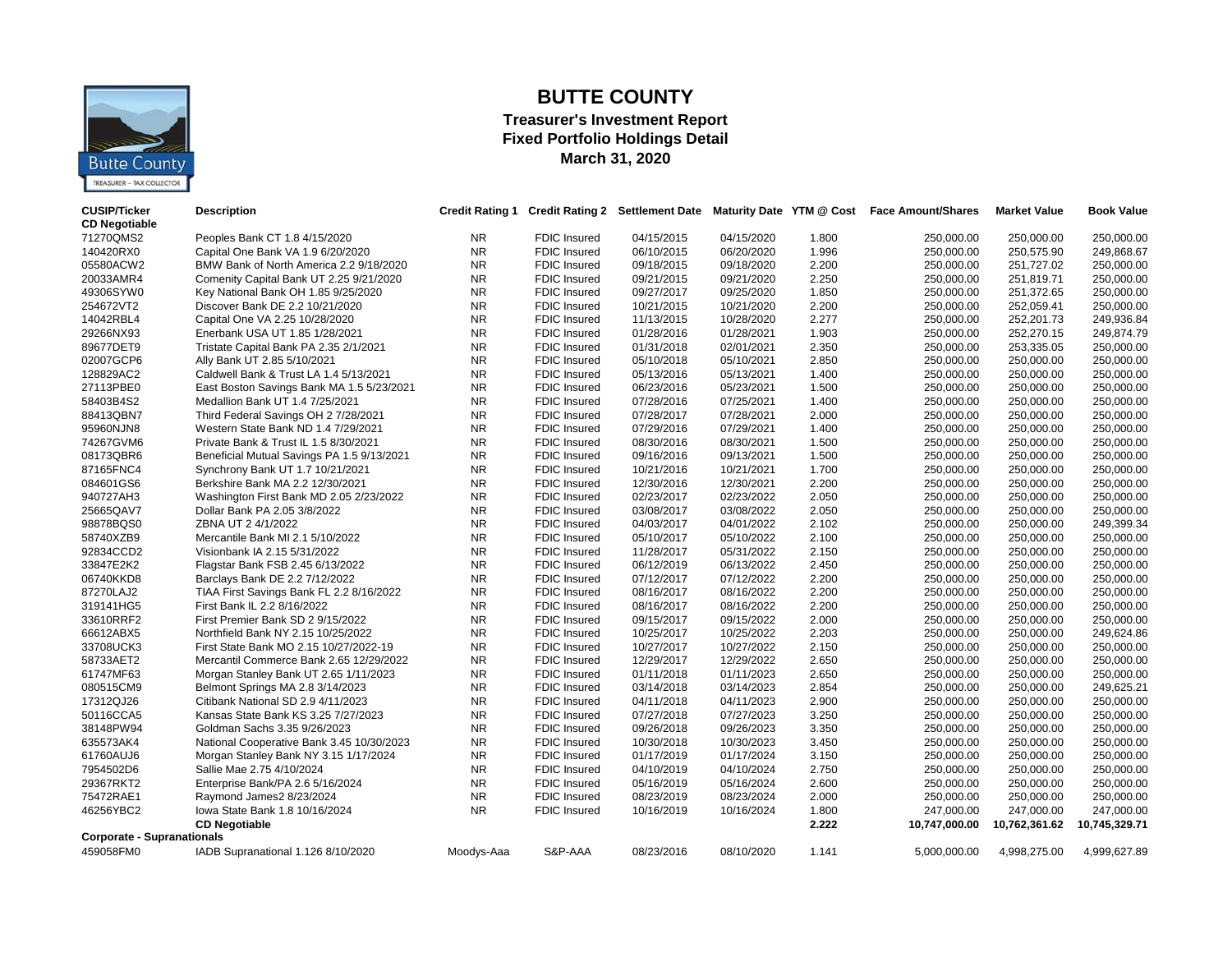| <b>CUSIP/Ticker</b>    | <b>Description</b>                                 | <b>Credit Rating 1</b> | <b>Credit Rating 2</b> | <b>Settlement Date</b> | Maturity Date YTM @ Cost |       | <b>Face Amount/Shares</b> | <b>Market Value</b> | <b>Book Value</b> |
|------------------------|----------------------------------------------------|------------------------|------------------------|------------------------|--------------------------|-------|---------------------------|---------------------|-------------------|
| 4581X0CS5              | IADB Supranational 1.875 3/15/2021                 | Moodys-Aaa             | S&P-AAA                | 11/15/2016             | 03/15/2021               | 1.574 | 5,000,000.00              | 5,062,290.00        | 5,014,480.77      |
| 459058FH1              | IADB Supranational 1.376 5/24/2021                 | Moodys-Aaa             | S&P-AAA                | 06/13/2016             | 05/24/2021               | 1.413 | 5,000,000.00              | 5,049,300.00        | 4,997,316.68      |
| 459058GH0              | IADB Supranational2.75 7/23/2021                   | Moodys-Aaa             | S&P-AAA                | 07/25/2018             | 07/23/2021               | 2.832 | 5,000,000.00              | 5,143,720.00        | 4,994,139.15      |
| 459058FP3              | IADB Supranational 1.376 9/20/2021                 | Moodys-Aaa             | S&P-AAA                | 05/19/2017             | 09/20/2021               | 1.900 | 5,150,000.00              | 5,217,259.00        | 5,111,304.73      |
| 459058FY4              | IADB Supranational 2 1/26/2022                     | Moodys-Aaa             | S&P-AAA                | 03/10/2017             | 01/26/2022               | 2.165 | 5,000,000.00              | 5,123,550.00        | 4,984,398.63      |
| 4581X0CZ9              | IADB Supranational 1.75 9/14/2022                  | Moodys-Aaa             | S&P-AAA                | 09/14/2017             | 09/14/2022               | 1.803 | 5,000,000.00              | 5,148,405.00        | 4,993,750.00      |
| 4581X0DA3              | IADB Supranational 2.5 1/18/2023                   | Moodys-Aaa             | S&P-AAA                | 04/06/2018             | 01/18/2023               | 2.749 | 5,000,000.00              | 5,258,700.00        | 4,965,160.28      |
| 459058GL1              | IADB Supranational 3 9/27/2023                     | Moodys-Aaa             | S&P-AAA                | 01/17/2019             | 09/27/2023               | 2.635 | 5,000,000.00              | 5,398,200.00        | 5,059,644.97      |
| 459058GQ0              | IBRD 2.5 3/19/2024                                 | Moodys-Aaa             | S&P-AAA                | 04/05/2019             | 03/19/2024               | 2.413 | 5,000,000.00              | 5,370,925.00        | 5,016,212.11      |
| 459058HG1              | IBRD 2.2 9/23/2024-20                              | Moodys-Aaa             | S&P-AAA                | 09/23/2019             | 09/23/2024               | 2.205 | 5,000,000.00              | 5,033,630.00        | 4,998,875.00      |
| 45905U4N1              | IBRD 1.77 10/28/2024-21                            | Moodys-Aaa             | S&P-AAA                | 10/28/2019             | 10/28/2024               | 1.770 | 5,000,000.00              | 5,104,590.00        | 5,000,000.00      |
|                        | <b>Corporate - Supranationals</b>                  |                        |                        |                        |                          | 2.058 | 60,150,000.00             | 61,908,844.00       | 60,134,910.21     |
| <b>Corporate Notes</b> |                                                    |                        |                        |                        |                          |       |                           |                     |                   |
| 594918BG8              | Microsoft Corp 2 11/3/2020                         | Moodys-Aaa             | S&P-AAA                | 08/22/2016             | 11/03/2020               | 1.382 | 5,000,000.00              | 5,018,675.00        | 5,029,912.64      |
| 594918BP8              | Microsoft Corp 1.55 8/8/2021                       | Moodys-Aaa             | S&P-AAA                | 08/19/2016             | 08/08/2021               | 1.541 | 5,000,000.00              | 5,035,720.00        | 5,000,648.97      |
| 084670BR8              | Berkshire Hathaway 2.75 3/15/2023-23               | Moodys-Aa2             | S&P-AA                 | 03/20/2018             | 03/15/2023               | 3.101 | 1,000,000.00              | 1,031,414.00        | 990,307.08        |
| 084670BR8              | Berkshire Hathaway 2.75 3/15/2023-23               | Moodys-Aa2             | S&P-AA                 | 04/19/2018             | 03/15/2023               | 3.123 | 1,000,000.00              | 1,031,414.00        | 989,677.01        |
| 037833AK6              | Apple Inc 2.4 5/3/2023                             | Moodys-Aa1             | S&P-AA+                | 05/07/2018             | 05/03/2023               | 3.180 | 5,000,000.00              | 5,179,915.00        | 4,874,666.48      |
| 166764AH3              | Chevron 3.191 6/24/2023-23                         | Moodys-Aa2             | S&P-AA-                | 04/15/2019             | 06/24/2023               | 2.605 | 5,000,000.00              | 5,131,330.00        | 5,096,441.35      |
| 594918BQ6              | Microsoft Corp 2 8/8/2023-23                       | Moodys-Aaa             | S&P-AAA                | 01/18/2019             | 08/08/2023               | 2.820 | 5,000,000.00              | 5,158,905.00        | 4,866,163.41      |
| 740816AJ2              | PRES & FELLOW OF HARVARD COLLEGE 2.3               | Moodys-Aaa             | S&P-AAA                | 02/18/2020             | 10/01/2023               | 1.660 | 2,847,000.00              | 2,880,289.97        | 2,910,715.86      |
| 037833CG3              | Apple Inc 3 2/9/2024                               | Moodys-Aa1             | S&P-AA+                | 02/27/2019             | 02/09/2024               | 2.894 | 5,000,000.00              | 5,265,750.00        | 5,019,595.96      |
| 30231GAC6              | Exxon 3.176 3/15/2024-23                           | Moodys-Aaa             | S&P-AA+                | 09/17/2019             | 03/15/2024               | 2.051 | 2,500,000.00              | 2,578,500.00        | 2,606,932.01      |
| 931142DP5              | Walmart 3.3 4/22/2024-24                           | Moodys-Aa2             | S&P-AA                 | 08/19/2019             | 04/22/2024               | 1.943 | 2,000,000.00              | 2,115,578.00        | 2,116,143.32      |
| 037833CU2              | Apple Inc 2.85 5/11/2024-24                        | Moodys-Aa1             | S&P-AA+                | 05/29/2019             | 05/11/2024               | 2.661 | 5,000,000.00              | 5,313,125.00        | 5,039,545.45      |
| 931142EL3              | Walmart 2.85 7/8/2024-24                           | Moodys-Aa2             | S&P-AA                 | 08/19/2019             | 07/08/2024               | 1.886 | 2,000,000.00              | 2,095,258.00        | 2,082,427.52      |
| 037833DF4              | APPLE 2.75 1/13/2025-20                            | Moodys-Aa1             | S&P-AA+                | 02/03/2020             | 01/13/2025               | 1.754 | 5,000,000.00              | 5,278,075.00        | 5,234,805.00      |
|                        | <b>Corporate Notes</b>                             |                        |                        |                        |                          | 2.302 | 51,347,000.00             | 53,113,948.97       | 51,857,982.06     |
| <b>Municipal Bonds</b> |                                                    |                        |                        |                        |                          |       |                           |                     |                   |
| 13063CSQ4              | California State 1.8 4/1/2020                      | Moodys-Aa3             | <b>S&amp;P-AA-</b>     | 04/29/2015             | 04/01/2020               | 1.680 | 5,000,000.00              | 5,000,000.00        | 5,002,864.56      |
| 13063DFZ6              | California State 2.6 4/1/2020                      | Moodys-Aa3             | <b>S&amp;P-AA-</b>     | 04/25/2018             | 04/01/2020               | 2.524 | 3,000,000.00              | 3,000,000.00        | 3,001,109.48      |
| 8821172X1              | Texas A&M University 1.75 7/1/2020                 | Moodys-Aaa             | S&P-AAA                | 08/10/2015             | 07/01/2020               | 1.963 | 3,000,000.00              | 3,006,540.00        | 2,996,964.22      |
| 692020Q86              | ONARD SCHOOL DIST 1.858 8/1/2020                   | <b>NR</b>              | S&P-AA                 | 12/05/2019             | 08/01/2020               | 1.858 | 250,000.00                | 250,702.50          | 250,000.00        |
| 036717MH6              | ANTELOPE VALLEY HSD 1.874 8/1/2020                 | Moodys-Aa3             | <b>NR</b>              | 11/21/2019             | 08/01/2020               | 1.874 | 200,000.00                | 200,518.00          | 200.000.00        |
| 13063CP87              | California State 1.5 4/1/2021                      | Moodys-Aa3             | S&P-AA-                | 06/13/2016             | 04/01/2021               | 1.430 | 5,000,000.00              | 5,008,600.00        | 5,005,031.25      |
| 91412GF59              | University of California 1.91 5/15/2021-21         | Moodys-Aa2             | S&P-AA                 | 08/05/2016             | 05/15/2021               | 1.441 | 5,000,000.00              | 5,024,600.00        | 5,033,812.79      |
| 036717MJ2              | ANTELOPE VALLEY HSD 1.924 8/1/2021                 | Moodys-Aa3             | <b>NR</b>              | 11/21/2019             | 08/01/2021               | 1.924 | 215.000.00                | 216.416.85          | 215.000.00        |
| 692020Q94              | ONXARD SCHOOL DIST 1.908 8/1/2021                  | <b>NR</b>              | S&P-AA                 | 12/05/2019             | 08/01/2021               | 1.908 | 260,000.00                | 262,035.80          | 260,000.00        |
| 574193NC8              | Maryland State 2.25 3/15/2022                      | Moodys-Aaa             | S&P-AAA                | 03/22/2017             | 03/15/2022               | 2.250 | 5,190,000.00              | 5,285,392.20        | 5,190,000.00      |
| 13063DAD0              | State of California 2.367 4/1/2022                 | Moodys-Aa3             | S&P-AA-                | 09/30/2019             | 04/01/2022               | 1.855 | 3,955,000.00              | 4,031,094.20        | 4,004,224.61      |
| 13032UUZ9              | California Health Facilities Financing Authority 1 | Moodys-Aa3             | S&P-AA-                | 11/25/2019             | 06/01/2022               | 1.893 | 1,000,000.00              | 987,900.00          | 1,000,000.00      |
| 13034PUG0              | California ST HSG Rev Bonds 2.966 8/1/2022         | Moodys-A1              | S&P-AA+                | 03/26/2020             | 08/01/2022               | 1.819 | 5,000,000.00              | 5,147,650.00        | 5,131,100.00      |
| 010878AN6              | Alameda County CA 4 8/1/2022                       | Moodys-Aaa             | S&P-AAA                | 03/29/2018             | 08/01/2022               | 2.832 | 2,000,000.00              | 2,110,880.00        | 2,054,645.33      |
| 036717MK9              | ANTELOPE VALLEY HSD 1.979 8/2/2022                 | Moodys-Aa3             | NR.                    | 11/21/2019             | 08/02/2022               | 1.979 | 600,000.00                | 607,392.00          | 600,000.00        |
| 13063DRH3              | State of California 2.5 10/1/2022                  | Moodys-Aa2             | S&P-AA-                | 10/24/2019             | 10/01/2022               | 1.781 | 5,000,000.00              | 5,135,900.00        | 5,102,500.00      |
| 13077DKA9              | CALIFORNIA ST UNIV REV BOND 1.523 11/1/2           | Moodys-Aa2             | S&P-AA-                | 02/27/2020             | 11/01/2022               | 1.523 | 1,750,000.00              | 1,759,660.00        | 1,750,000.00      |
| 574193SN9              | State of Maryland 0.86 3/15/2023                   | Moodys-Aaa             | S&P-AAA                | 03/18/2020             | 03/15/2023               | 0.860 | 2,500,000.00              | 2,485,900.00        | 2,500,000.00      |
| 977100CZ7              | WISCONSIN STATE2.049 5/1/2023                      | Moodys-Aa2             | S&P-AA-                | 03/25/2020             | 05/01/2023               | 2.049 | 3,925,000.00              | 3,963,543.50        | 3,925,000.00      |
| 692020R36              | OXNARD SCHOOL DIST 2.058 8/1/2023                  | <b>NR</b>              | S&P-AA                 | 12/05/2019             | 08/01/2023               | 2.058 | 500,000.00                | 507,850.00          | 500,000.00        |
| 798170AF3              | San Jpse CA REDEV AGY 2.828 8/1/2023               | <b>NR</b>              | S&P-AA                 | 03/26/2020             | 08/01/2023               | 2.000 | 6,700,000.00              | 6,994,331.00        | 6,878,622.00      |
| 212204JD4              | Contra Costa Community College 1.704 8/1/2023      | Moodys-Aa1             | S&P-AA+                | 09/12/2019             | 08/01/2023               | 1.704 | 2,915,000.00              | 2,940,652.00        | 2,915,000.00      |
| 036717ML7              | ANTELOPE VALLEY HSD 2.082 8/1/2023                 | Moodys-Aa3             | NR.                    | 11/21/2019             | 08/01/2023               | 2.082 | 1,395,000.00              | 1,417,989.60        | 1,395,000.00      |
| 13063DDG0              | California State 2.25 10/1/2023                    | Moodys-Aa3             | S&P-AA-                | 01/18/2019             | 10/01/2023               | 2.747 | 5,000,000.00              | 5,120,500.00        | 4,907,246.31      |
| 13077DKB7              | CALIFORNIA ST UNIV 1.557 11/1/2023                 | Moodys-Aa2             | <b>S&amp;P-AA-</b>     | 02/27/2020             | 11/01/2023               | 1.557 | 1,000,000.00              | 1,004,630.00        | 1,000,000.00      |
| 672240WS3              | City of Oakland 1.58 1/15/2024                     | Moodys-Aa1             | S&P-AA                 | 02/27/2020             | 01/15/2024               | 1.580 | 4,815,000.00              | 4,766,994.45        | 4,815,000.00      |
| 64990FQQ0              | Dormitory Authority of the State of New York 2.14  | Moodys-Aa1             | S&P-AA+                | 01/03/2020             | 02/15/2024               | 2.140 | 1,000,000.00              | 1,010,500.00        | 1,000,000.00      |
|                        |                                                    |                        |                        |                        |                          |       |                           |                     |                   |